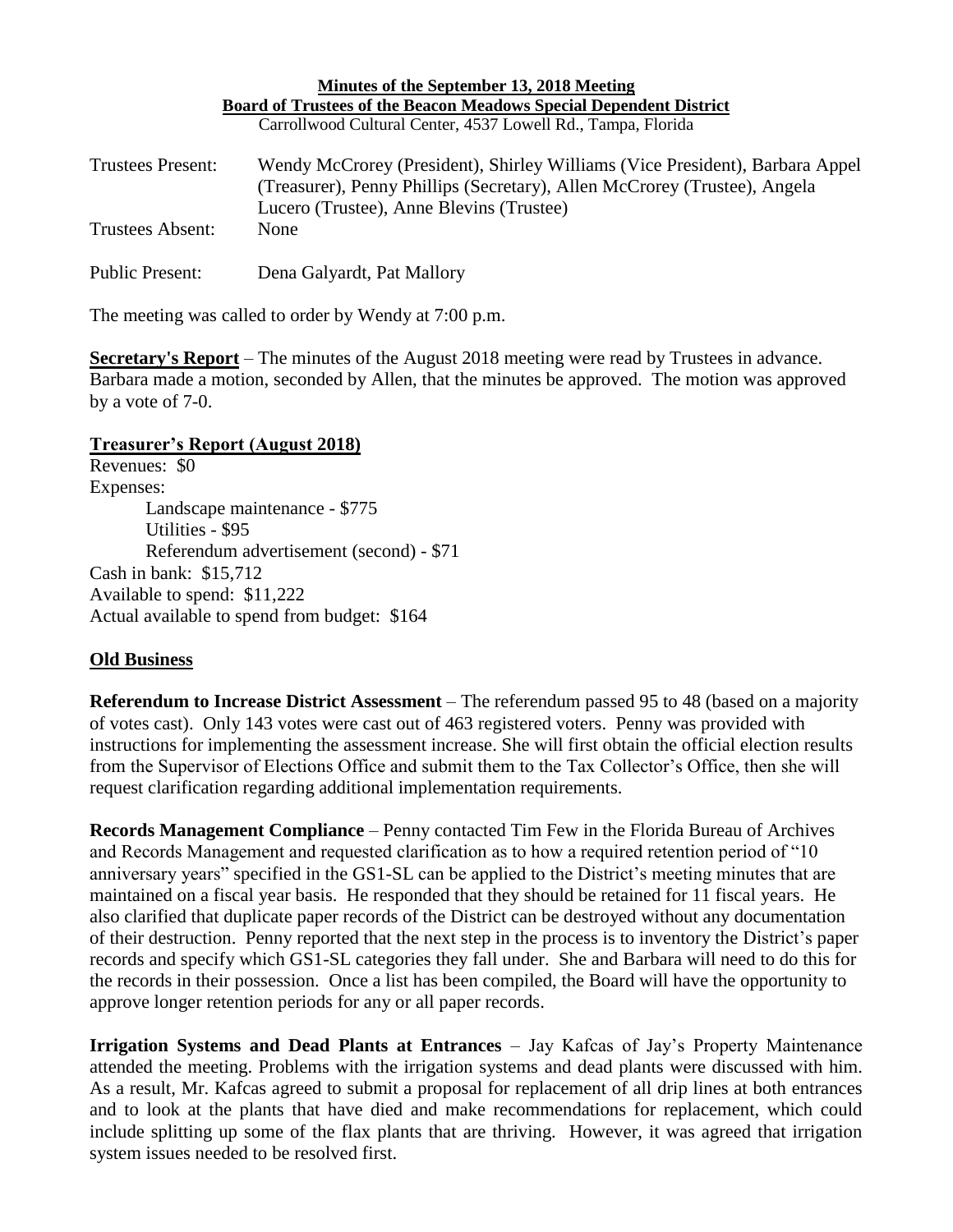**Increase in Cost of Landscape Maintenance** – Mr. Kafcas presented a proposal (attached) to the Board for future landscape maintenance. The total cost was increased from \$775 to \$785 per month, less than the \$800 per month he had previously proposed. However, some maintenance tasks had been removed that had been done in the past. After discussion of this topic, Mr. Kafcas agreed to include the following additional maintenance tasks for \$800 per month: mow along Jackson Rd. wall once per year, apply herbicide along Jackson Rd. wall for weed control twice per year, and check irrigation systems at both entrances monthly (make minor repairs without cost or submit proposal for more complex repairs). He also agreed to spread mulch at the monuments at both entrances once per year for a charge, based on the cost of mulch at the time the job is completed. Penny made a motion, seconded by Wendy, that the work to be performed, with the additions agreed upon, be approved at \$800 per month, for an October 1, 2018 effective date. The motion was approved by a vote of 7-0. Mr. Kafcas agreed to submit the revised document in the near future.

**Future Pressure Washing/Painting of Walls** – Penny contacted Florida Paints (previously Scott Paints) to request information on the type of Scott Paints coating used by Noel Painting in 2015 to paint the perimeter walls. Although the representative was very willing to provide assistance with the project, after three e-mails from Penny with the same question, the representative still did not provide the information. After a brief discussion of the topic, it was tabled for a future Board meeting. **List of Accomplishments for District** – Penny reported that, due to her other more pressing responsibilities for the Board, she has not had a chance to compile the list to post on the District website and distribute via Nextdoor.

## **New Business**

**Meeting Space Approval/Donation** – Penny obtained approval from the Carrollwood Cultural Center for use of the Reading Room for Board meetings on the second Thursday of each month (7-9 p.m.) for October 1, 2018 – September 30, 2019. Barbara made a \$100 donation to the Center for use of the room, which had previously been approved by the Board as an ongoing annual donation.

**Gunn Hwy. Entrance Lights, Weeds, and Ant Infestation** – Barbara reported that she reset the GFIC for the lights on the west side of the entrance and discovered fire ants in the receptacle. Then while pulling weeds on the east side of the entrance, she discovered a major infestation of fire ants. Therefore, both sides of the entrance need to be treated for fire ants and the extension cord on the west side of the entrance may need to be replaced if resetting the GFIC doesn't solve the problem.

**Repainting of Entrance Signs** – This topic was tabled for a future Board meeting.

**Reappointment of Expiring Seats** – Seats 4 (Wendy), 5 (Allen), 6 (Barbara), and 7 (Anne) expire September 30, 2018. Since these Trustees agreed to serve again, Penny made a motion, seconded by Anne, that the following reappointments be made for a four-year term until September 30, 2022: Seats 4 (Wendy), 5 (Allen), 6 (Barbara), and 7 (Anne). The motion was approved by a vote of 7-0. Penny will update and submit the required Special District Information Form after the October 2018 Board meeting.

**Preparation of FY18 Audit** – Barbara reported that she is gathering information for submission to the District's CPA.

**Beginning of New Fiscal Year** – Since a quorum is needed for the October 2018 Board meeting, Trustees were asked who would be attending. All Trustees plan to attend.

## **Additional Business**